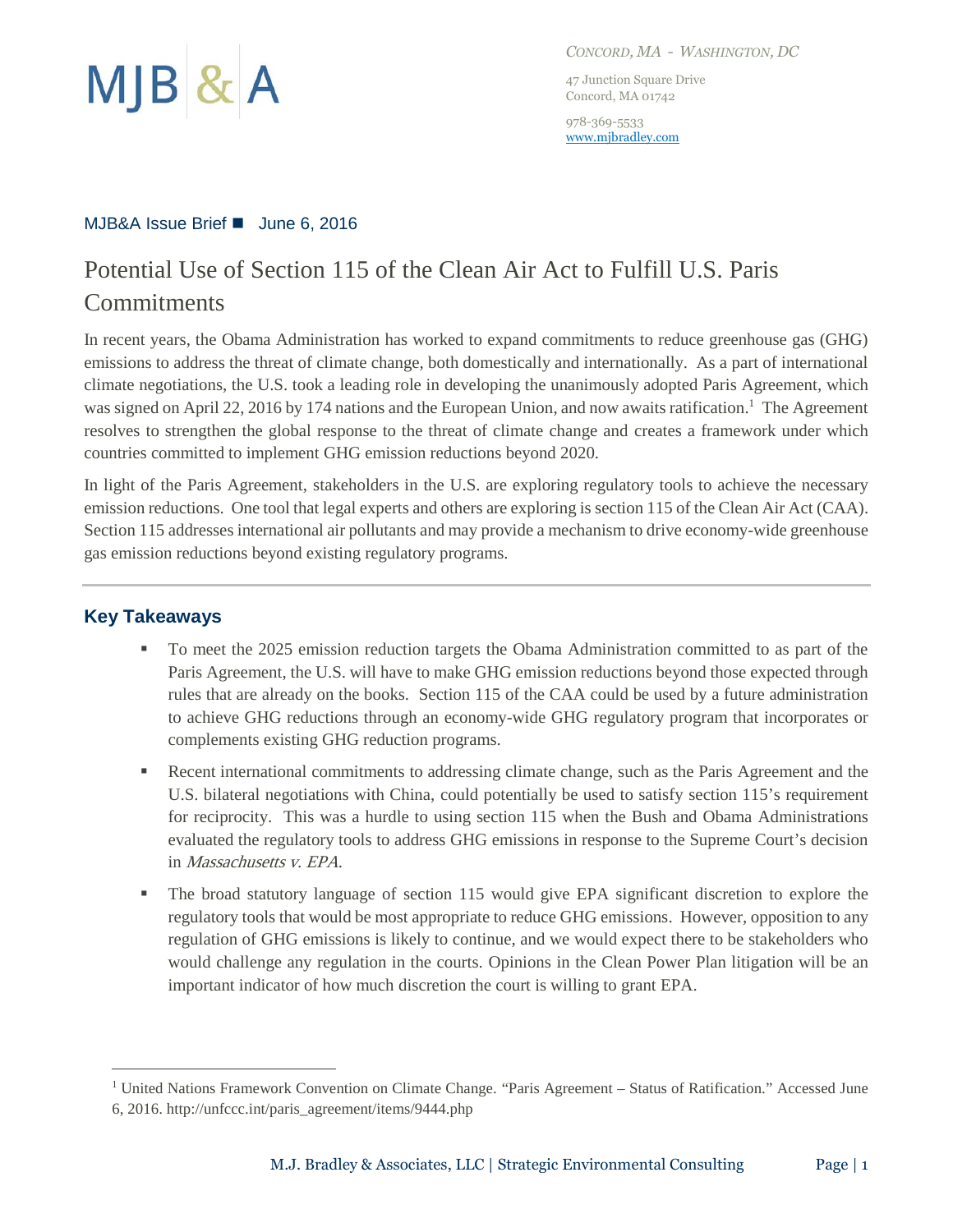

## **Background**

 $\overline{a}$ 

As a part of the Paris Agreement, the U.S. has committed to reduce GHG emissions between 26 and 28 percent from 2005 levels by 2025. The Obama Administration's domestic climate policies, including the Clean Power Plan, motor vehicle rules, and regulations for the oil and gas sector are critical components to meeting the commitment. However, State Department and independent projections indicate that the U.S. will likely need programs that achieve additional emission reductions. 2

As part of the initial regulatory steps for reducing U.S. GHG emissions, EPA under President George W. Bush published an Advance Notice of Proposed Rulemaking (ANPR), which sought comment on how to respond to the U.S. Supreme Court's decision in *Massachusetts v. EPA*. In the ANPR, EPA noted that section 115 of the CAA creates a mechanism through which EPA can require states to address international air emission transport issues.

The goal of section 115 is to protect public health and welfare in another country from air pollution emitted in the U.S., provided that the other country grants reciprocal rights to the U.S.:

International Air Pollution Sec. 115. (a) Whenever the Administrator, upon receipt of reports, surveys or studies from any duly constituted international agency has reason to believe that any air pollutant or pollutants emitted in the United States cause or contribute to air pollution which may reasonably be anticipated to endanger public health or welfare in a foreign country or whenever the Secretary of State requests him to do so with respect to such pollution which the Secretary of State alleges is of such a nature, the Administrator shall give formal notification thereof to the Governor of the State in which such emissions originate.

(b) The notice of the Administrator shall be deemed to be a finding under section  $110(a)(2)(H)(ii)$ which requires a plan revision with respect to so much of the applicable implementation plan as is inadequate to prevent or eliminate the endangerment referred to in subsection (a). Any foreign country so affected by such emission of pollutant or pollutants shall be invited to appear at any public hearing associated with any revision of the appropriate portion of the applicable implementation plan.

(c) This section shall apply only to a foreign country which the Administrator determines has given the United States essentially the same rights with respect to the prevention or control of air pollution occurring in that country as is given that country by this section.

(d) Recommendations issued following any abatement conference conducted prior to the enactment of the Clean Air Act Amendments of 1977 shall remain in effect with respect to any pollutant for which no national ambient air quality standard has been established under section 109 of this Act

<sup>&</sup>lt;sup>2</sup> According to the 2016 Second Biennial Report Climate Action Report the State Department projects current policies implemented through mid-2015, including the Clean Power Plan, give substantial movement toward the 2020 and 2025 goals, but do not reach the 26 to 28 percent reduction below 2005 levels target. Similarly, in a January 2016 report, the Rhodium Group reviewed the existing policies and also found that while the target is within reach, the U.S. will not meet the Paris pledge without additional action. See, e.g., Taking Stock: Progress Toward Meeting US Climate Goals, available at: http://rhg.com/wp-content/uploads/2016/01/RHG\_Taking\_Stock\_of\_US\_Climate\_Goals\_Jan28\_2016.pdf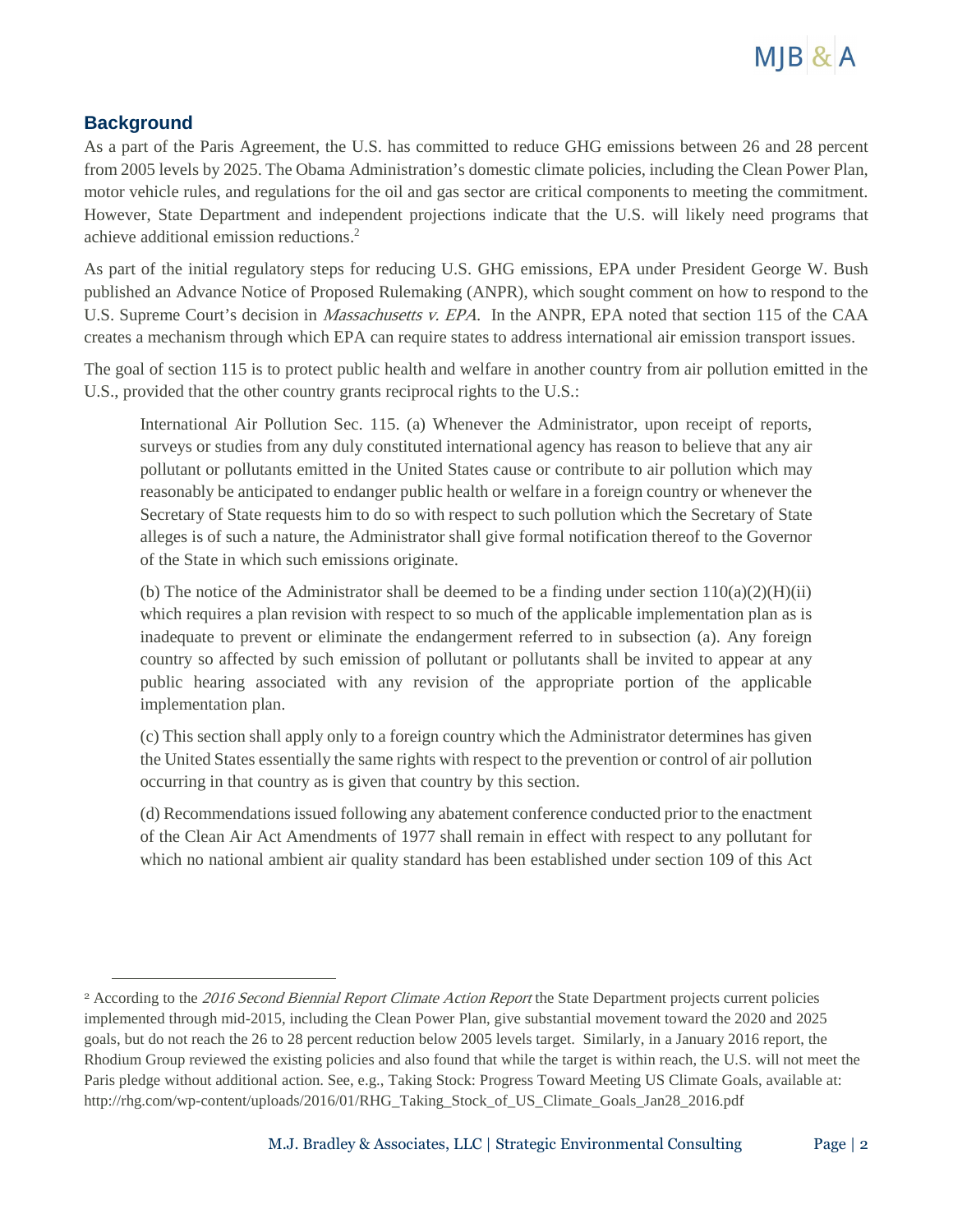

unless the Administrator, after consultation with all agencies which were party to the conference, rescinds any such recommendation on grounds of obsolescence.

Section 115 is the only section of the CAA that specifically addresses international air pollution. The current language was adopted 1977, when Congress gave EPA the authority to require states to revise their state implementation plans (SIPs) to address international air pollution. The 2008 ANPR noted that addressing GHGs under section 115, could "allow some flexibility in program design, subject to the limitations of the SIP development process."

Section 115 requires EPA to regulate international air pollutants upon receipt of "reports, surveys or studies" from an international agency that indicate that air pollutants emitted in the U.S. could "reasonably be anticipated to endanger public health or welfare in a foreign country." EPA explored using section 115 in the 1980s as a means to address acid rain pollution in the U.S. and Canada. However, the Regan Administration decided not to take further action under section 115. Although a group of states and the Canadian province of Ontario challenged this decision, the courts deferred to EPA and did not find that the Agency was required to act under section 115. While the courts did not take a hard look at EPA's authority under section 115, the decisions suggest that the courts were willing to defer to EPA's interpretation of its authority under that section.

### **Implementation Steps and Hurdles**

As a first step, section 115 requires EPA to issue an endangerment finding that GHGs are endangering other nations and that such nations have provided reciprocal protections for the U.S. The endangerment finding language under section 115 is similar to that of section 202(a). Given that EPA has issued a 2009 endangerment finding under section 202(a), EPA could likely rely on similar evidence to issue an endangerment finding under section 115. For example, EPA noted in its 2009 endangerment finding that U.S. emissions have "climatic effects not only in the United States but in all parts of the world."<sup>3</sup> Further, the Assessment Reports issued by the Intergovernmental Panel on Climate Change (IPCC) could fulfill the requirement to have a report from an international agency to trigger regulation under section 115.

With respect to the reciprocity determination, one of the key questions will be what other nations are providing benefits comparable to those the U.S. would be providing. The parties to the Paris Agreement, could be the basis of such a determination after ratification process is final, given that 177 nations have signed the agreement to date.<sup>4</sup> Alternatively, the U.S. could work to establish reciprocal actions through bilateral agreements with other countries, potentially building on agreements with China, the EU, or Canada, for example. Given the level of emissions from these countries and current collaborations related to climate change with these countries, there is likely a sufficient basis for EPA to make the required reciprocity determinations.

As a basis for implementing section 115, one challenge EPA would need to consider is whether section 115 would require EPA to first establish a national ambient air quality standard (NAAQS). In the 2008 ANPR, EPA took the

- https://www3.epa.gov/climatechange/Downloads/endangerment/Endangerment\_TSD.pdf
- <sup>4</sup> UNFCCC. "Paris Agreement Status of Ratification." Accessed June 6, 2016.

 $\overline{a}$ 

<sup>&</sup>lt;sup>3</sup> U.S. Environmental Protection Agency. "Endangerment and Cause or Contribute Findings for Greenhouse Gases under Section 202(a) of the Clean Air Act." (December 7, 2009).

http://unfccc.int/paris\_agreement/items/9444.php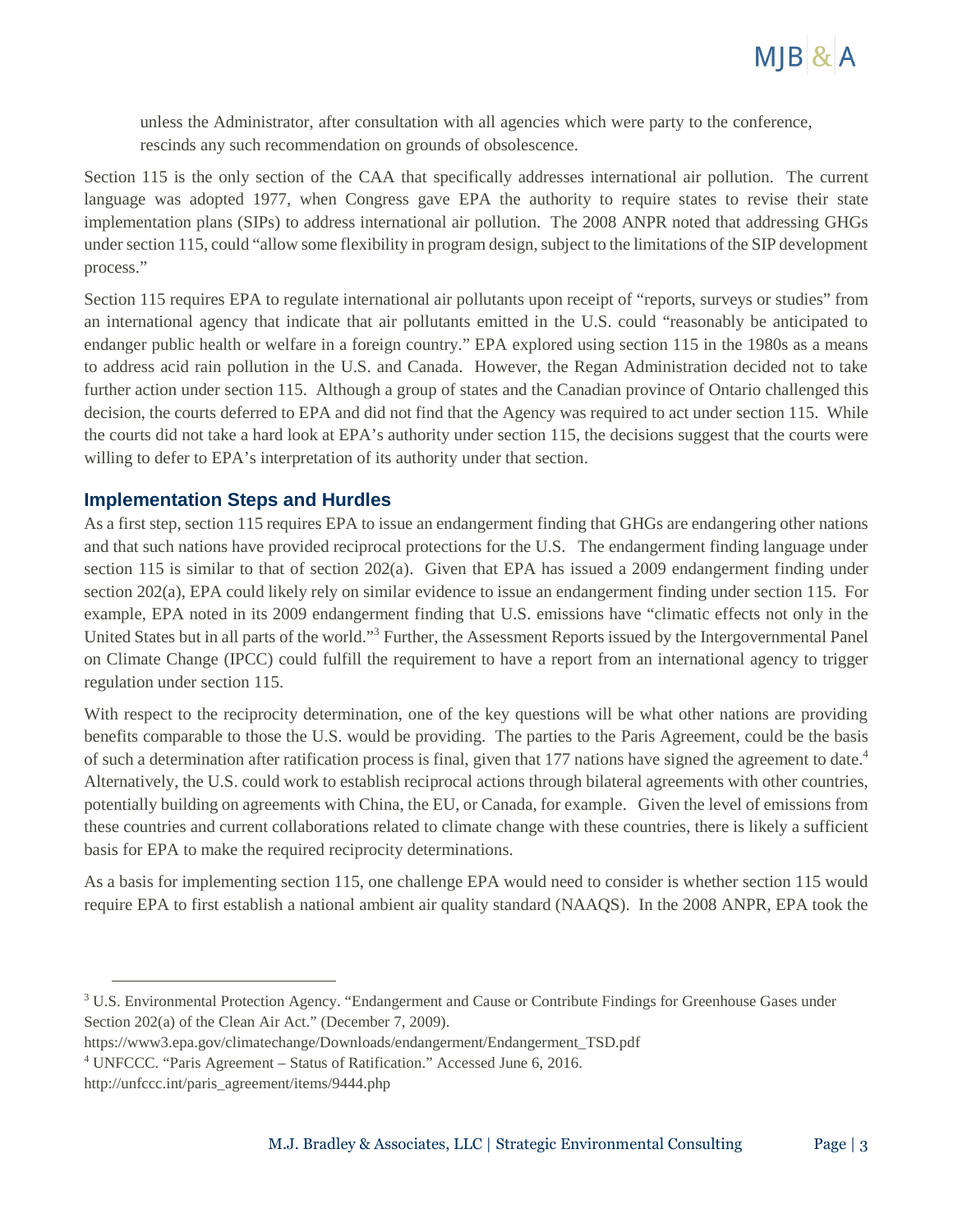

position that in order to utilize section 115, EPA would need to establish a GHG NAAOS.<sup>5</sup> Developing a NAAOS would be particularly challenging given the global nature of  $CO<sub>2</sub>$  making it hard to achieve "attainment" as a result of actions implemented in a particular state. However, some legal experts have since argued that the section 115 makes a reference to "any air pollutant" that is implicated in air emissions transport concerns and can apply to GHGs whether or not those emissions are regulated as a NAAQS. $<sup>6</sup>$  Further, the Supreme Court confirmed EPA's</sup> authority to require states to regulate GHGs from some sources through their SIPs, if the source is already triggering a requirement under the PSD program.<sup>7</sup> Thus, there is precedent for EPA using SIPs to regulate GHGs without the establishment of a GHG NAAQS.

Regardless of EPA's decision on the NAAQS issues, EPA would need to determine the aggregate emission reduction levels. One option would be for EPA to base the reductions on the U.S. Intended Nationally Determined Contribution (INDC) submitted to the UNFCCC.<sup>8</sup> EPA then would need to decide how to apportion the aggregate emission reductions among states. This process would involve determining whether all states must achieve a consistent level of emission reduction or whether each state would have a different target based on its sources and reduction opportunities. Those decisions have regulatory, legal, and political considerations, as the determinations would need to be based on a technically sound record, would likely be challenged in the court, and would face political resistance ranging from opposing any regulation of GHGs to state specific challenges if some states are required to reduce more than others. However, depending on the Courts' discussion regarding EPA's discretion to implement section 111 through the Clean Power Plan, EPA may have significant discretion to implement section 115.

Once the state targets are established, section 110 requires state air agencies to develop SIPs as a collection of emission reduction regulations, policies, and programs to enable the states to meet the standards set by EPA. A SIP process may be advantageous for implementation of a national GHG emissions reduction program because the process can be flexible and allow states to develop cost-effective reduction measures based each state's unique situation.

Under the Act, EPA must set "reasonable deadlines" for states to submit SIP revisions, not to exceed 18 months.<sup>9</sup> If a state fails to submit a SIP revision by the deadline, the CAA requires EPA to promulgate a federal implementation plan (FIP) within two years. For prior regulations, such as the 1998 NOx SIP call, EPA established model rules, which are presumptively approval, for states that choose not to implement their own plans, or that prefer to adopt a national rule. EPA is also using a model rules approach for the Clean Power Plan.

One advantage of regulating GHG emissions under section 115 is the opportunity to coordinate existing and future GHG emission regulations under one regulatory framework. However, how best to recognize existing programs and capture the benefits of an economy-wide program would be an important consideration for EPA. Current GHG regulations that could be integrated include: (1) the Clean Power Plan for existing power plants and the NSPS regulations for new, modified and reconstructed power plants, (2) the fuel efficiency and CAFE standards for the

 $\overline{a}$ 

<sup>5</sup> U.S. Environmental Protection Agency. "Regulating Greenhouse Gas Emissions Under the Clean Air Act", 73 Fed. Reg. 44354, at 44483 (Jul. 30, 2008).

<sup>&</sup>lt;sup>6</sup> Michael Burger et al., *Legal Pathways to Reducing Greenhouse Gas Emissions under Section 115 of the Clean Air Act* (January 2016).

<sup>7</sup> Util. Air Regulatory Grp. v. E.P.A., 134 S. Ct. at 2448 (2014).

<sup>8</sup> United Nations Framework CCC. "U.S. Cover Note, INDC and Accompanying Information", Accessed on June 6, 2016. (August 31, 2015).

<sup>9</sup> See 42 U.S. Code §7410(k)(5)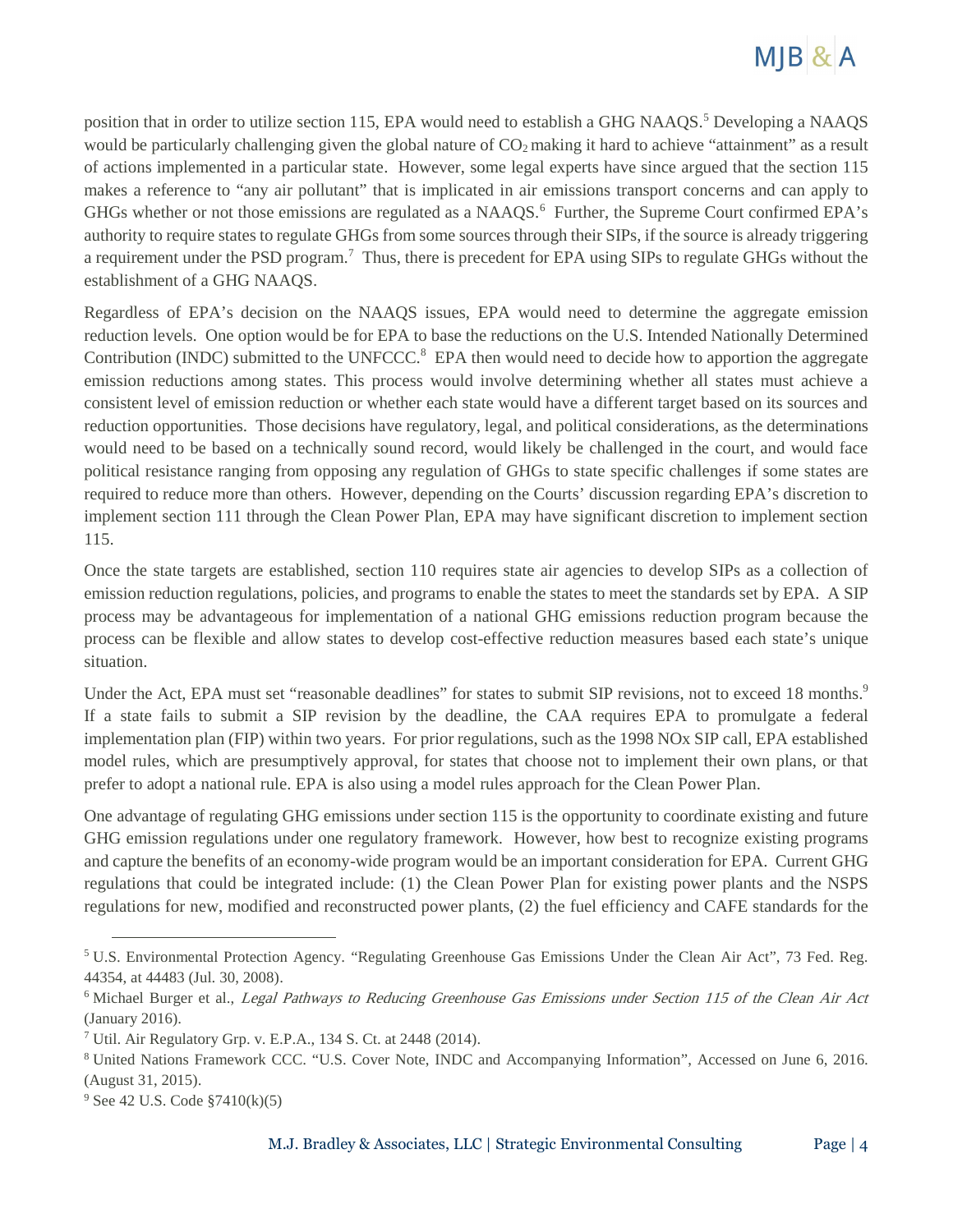

automobile industry, and (3) methane regulations for the oil and gas industry. Other industrial sources of domestic GHG emissions could also be captured under a comprehensive program under section 115. For example, for the power sector, EPA could decide to retain the Clean Power Plan as finalized but allow a state to encourage another sector to achieve additional reductions from the electric sector, or EPA could allow a state to reflect the Clean Power Plan reductions as part of its SIP. However, it is important to recognize that the Clean Power Plan, as finalized, requires that the electric sector achieve the reductions required under section 111. EPA could also consider a similar approach to allow state to reflect the emission reductions associated with the section 111 regulations for the oil and gas industry. Additionally, if EPA were to pursue regulations under section 115, states could explore economywide market-based regulations such as a multi-sector cap-and-trade program or a carbon tax.

### **Conclusion**

Currently, GHG emissions are regulated under different sections of the CAA for different industries. For example, EPA regulates new motor vehicle emissions under Title II of the Act, and GHG emissions from power plants under the Prevention of Significant Deterioration/Title V programs and under section 111 with the Clean Power Plan. Section 115 could provide EPA with a mechanism to expand GHG regulations to other industries while increasing compliance flexibility.

Regulating each sector with industry-specific standards and regulatory processes may not lead to the most costeffective emission reductions overall. While, EPA noted in the final Clean Power Plan that the rule is an "important step in a series of long-term actions" to reduce climate change, the U.S. has not undertaken a comprehensive approach to the reduction of GHG emissions from all GHG emitting sectors. One of the reasons legal experts believe section 115 is an attractive regulatory option is the opportunity to establish an overall GHG emission reduction target capturing economy-wide GHG emissions, which can potentially result in a more effective method to reduce those emissions.

Given the commitment under the Paris Agreement, the next Administration may look to additional regulatory tools to achieve greater and more economy-wide GHG reductions. While any GHG regulation will pose design and implementation challenges and litigation risks, section 115 is likely to be a key provision explored. The statutory language provides significant discretion for EPA and states to develop cost-effective means to achieve emission reductions, and the current international commitment to climate change can provide the basis for reciprocity required under section 115.